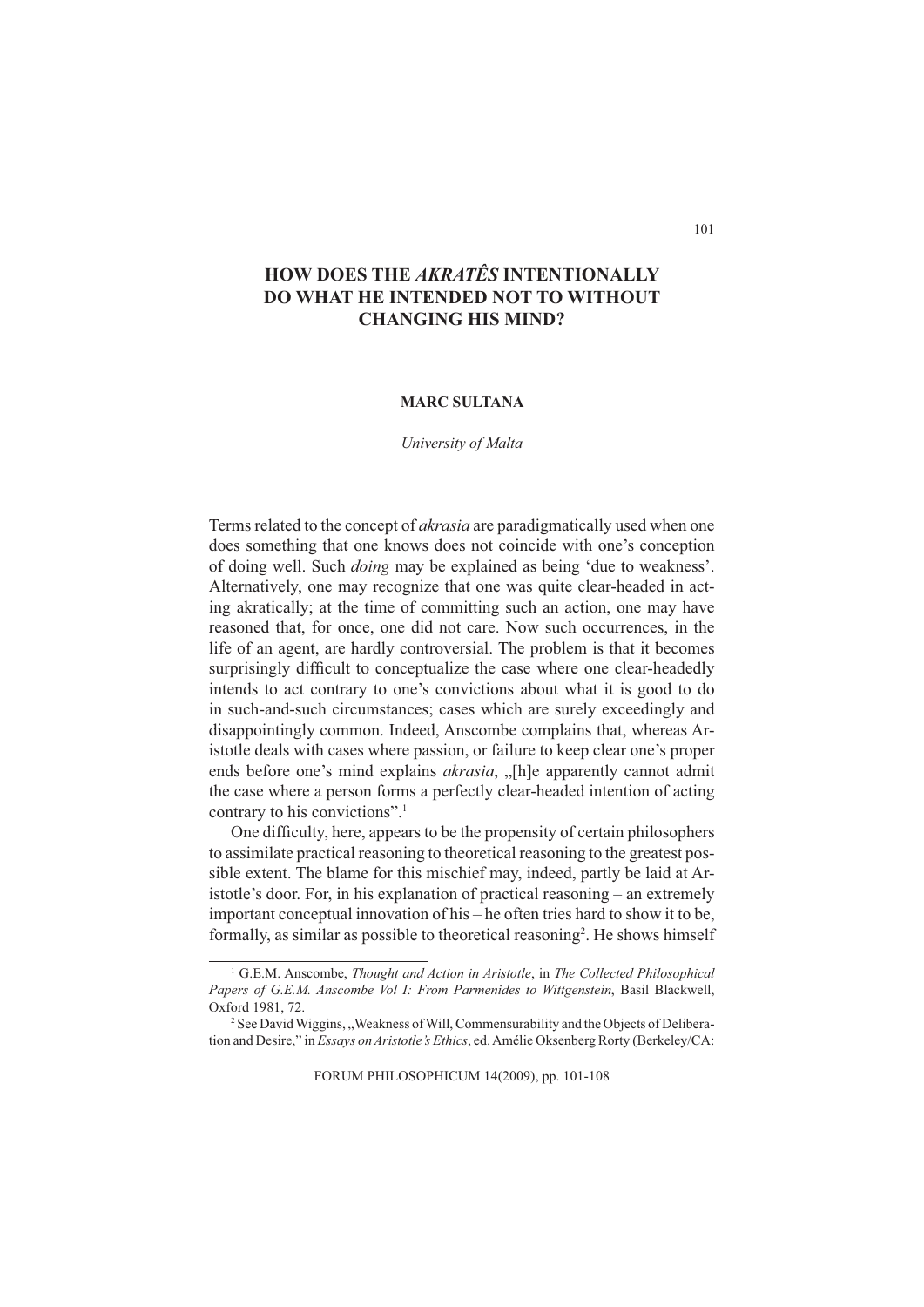to be keen on this assimilation particularly in *De motu animalium*; his reason is that he wants to make the manner, in which the practical syllogism sets the (human) animal in motion, clear.<sup>3</sup> However, one must aver that, while there certainly are law-like generalizations about human actions, these are *not* mechanical generalizations.

One must here attend to the categorial distinction between reasons and causes. To use the example Anscombe refers to in the last paragraph of her landmark work *Intention*,<sup>4</sup> if one were to ask St Peter why he was feeling afraid in the courtyard, he could have replied that he was afraid of ending up in the same way as Jesus did.<sup>5</sup> Such an utterance would manifest the reason for his fear *which he does not discover*; indeed, he could not have been completely unaware of it. Of course, one might then go on to ask him why he was afraid of *that* and his answer may have assigned a cause to his fear in that particular situation: 'Because of what happened in the garden of Gethsemane'. This, more than his reason for being afraid, was what *made* him afraid; that is, it was the cause, which he might have to discover, of his fear.6 This categorial distinction is central precisely because human action – and *akrasia* – belongs conceptually with reasons and motives not with causes.

Now, the case Anscombe has highlighted is an especially hard one. For St Peter did what he intended not to *intentionally*. In addition, as Anscombe noted, Peter's action was *not* a matter of his changing his mind about betraying Christ in such a way that he could justify doing so for a reason. To be sure, if that were the case, one would not speak of *akrasia* at all. Indeed, we need to seek an answer to the question: *how does the akratês act differently without changing his mind?*

It is evident that, in Peter's case, remaining faithful to Jesus was not just a question of a banal promise or intention; it was part of his character, that is, part of his conception of what a human being's doing well in the circumstances would mean. Such a conception certainly enabled him to

University of California Press, 1980), 248. One needs to note that Aristotle also stresses that practical reasoning is concerned with 'things that might actually be otherwise', its premises not being apodeictic (see Aristotle, *Nicomachean Ethics*, VI, 1140a 33-35).

<sup>&</sup>lt;sup>3</sup> Indeed, Aristotle held that "it seems they work just the same". Aristotle, *De motu animalium*, VII, 701a 8.

<sup>4</sup> G.E.M. Anscombe, *Intention*, Harvard University Press 2000, §52.

<sup>&</sup>lt;sup>5</sup> The example refers to the betrayal of Jesus by Peter, recounted with great sensitivity to psychological detail, in Lk 22, 31-62.

<sup>6</sup> Of course, it might be the case that a single state of affairs be both the object and the cause of the motive. One might, for instance, feel depressed because of one's failing health where the latter is both the object and the cause of one's feeling. The distinction, however, remains conceptually important.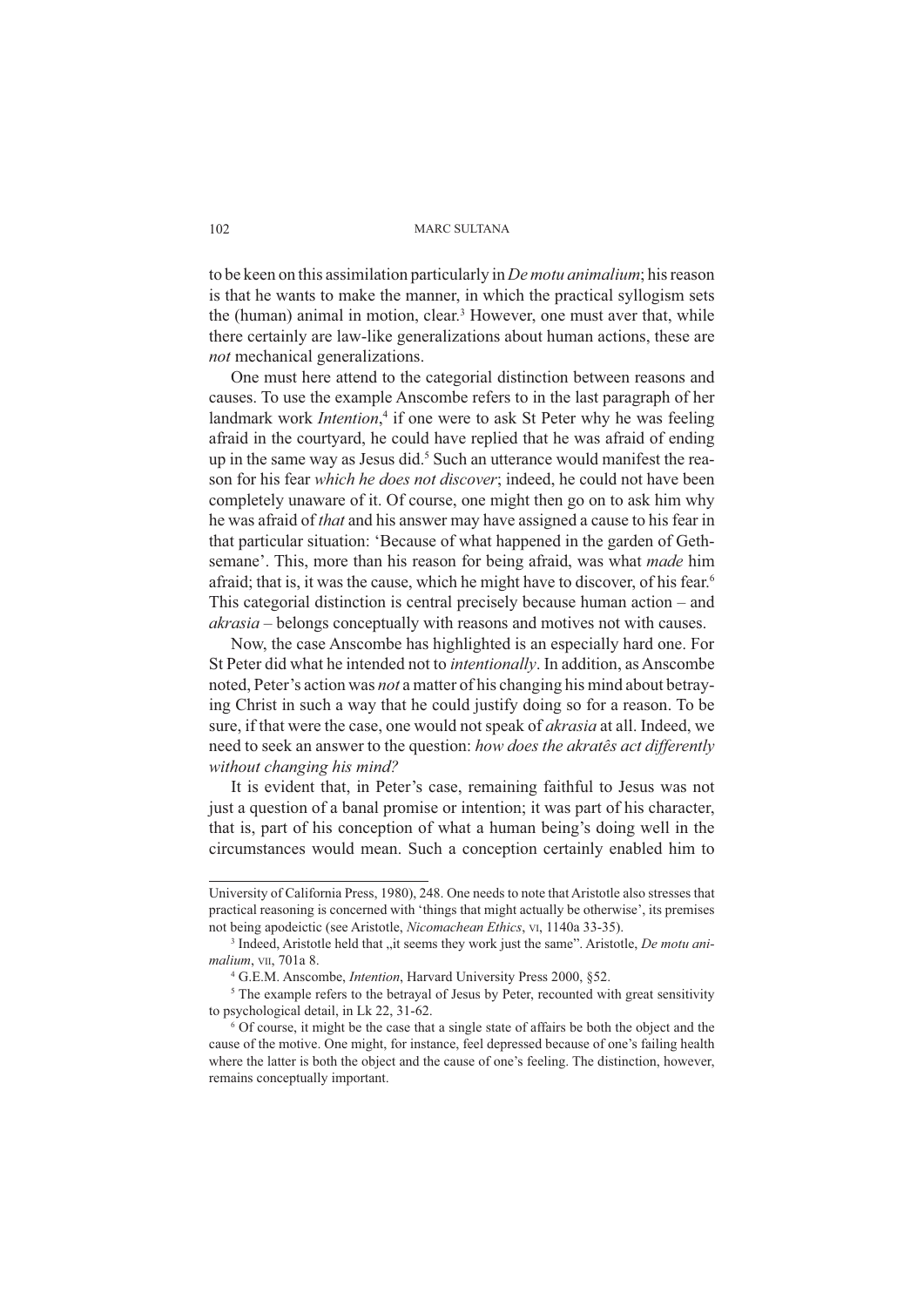see what was practically relevant in his circumstances. He followed Jesus' tracks even when they led him to the High Priest's courtyard – not the safest place for Peter at the time. Of course, the danger in the situation was also registered by Peter, and this was liable to and, indeed, probably did, trigger a motivational susceptibility in him, which susceptibility was completely innocent with regards to his character as faithful disciple and friend; initially, at least, he gave it no practical importance. On entering the courtyard, what mattered about the situation was not that it was dangerous but, rather, that Jesus was under arrest and was being questioned there, and that he must not leave him alone.

One must not forget that the conception of doing well in the circumstances is not an abstract framework of self-evident propositions or logical principles. If one is to talk of propositions at all, as belonging to and forming this background, one must speak of empirical 'propositions' with a peculiar logical form. Here one will surely recall that, in his work *On Certainty*, Ludwig Wittgenstein noted that such 'propositions' simply hold fast for the agent in his or her life. To be sure, in different circumstances and with different experiences, individual ways of judging and acting can change their role in the language-game and become more fluid, just as more fluid 'propositions' may become more solid. Also, while they do have a similar role, not all certainties have the same logical role. Their similar role lies in that one does not call them into question. The differences lie precisely in *what* it would take for one to doubt, or question, or be able to proceed intelligibly outside such judgments and ways of acting.<sup>7</sup> And different circumstances could make one call into question different such certainties. For example, in Peter's case, what was in question was never his belonging and devotion to his own family, nor was it his recognition of God. Perhaps, a live doubt *here* would have dragged down *everything* with it and plunged it into chaos. Sadly, however, the dangerous circumstances did put Peter in a position where he was able to question what, hitherto, had been unquestioned in his life.<sup>8</sup>

<sup>7</sup> As such, in different circumstances, one can see that, what constituted an unshakeable conviction or what one really, really wanted becomes a supposition that one could question and which one could see as reasonable, or unreasonable, in the circumstances. Indeed, it is here that one speaks of people with more or less character – according as their ethical convictions remain untouchable in more or less 'extreme' circumstances, and over longer or shorter timeframes. And, it must be said that one might have great character in one area (say, temperance) and less character in another (say, courage).

<sup>&</sup>lt;sup>8</sup> Such 'adverse' circumstances may be of different kinds in one's life. They may range from suggestions that tempt one to do something out of character, to bodily needs, or different emotional states that may be more or less intense, to moods or bodily dispositions,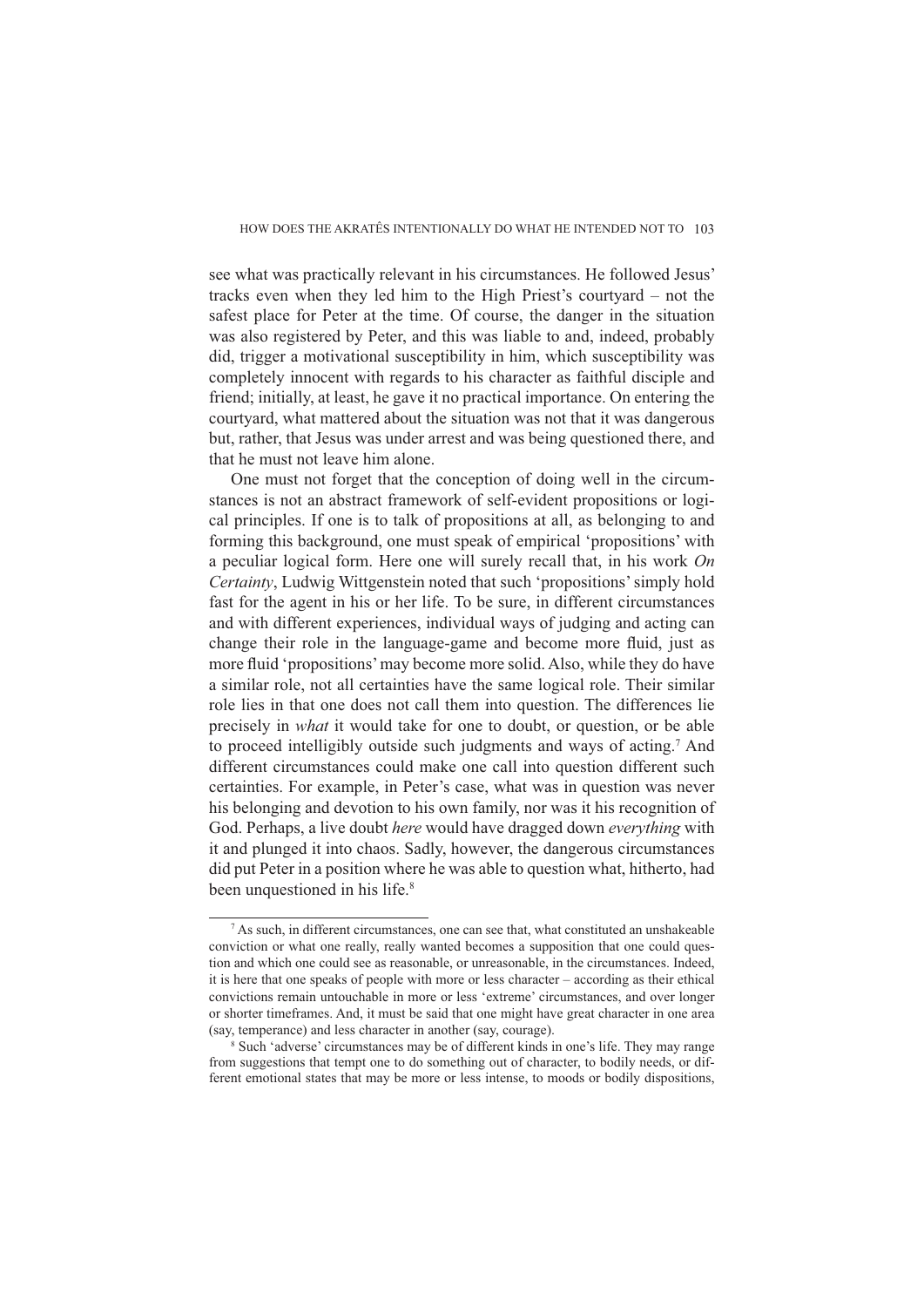Indeed, the dangerous circumstances, and the connected fear constituted an extremely salient persuasive aspect which could have meant that Peter saw *other* practically relevant features in the situation; the violent animosity against anyone related to Jesus, for instance. Now, such a picture of practically relevant features of the situation would be entirely different from the one connected to his purpose not to betray Jesus; one could say that it partly constituted *a different world*. Just as Wittgenstein maintained in *On Certainty*, there is a logical gap between reasons and convictions; reasons, like justifications and explanations necessarily come to an end, and then one is convinced or acts one way or another. If one were to ask Peter the reason why he acted – whether he acted in character or not – the answer he would give would hark to the desirability characterization he in fact acted upon. And if one were to press him as to *why* he chose one and not the other, he could well show that the question is empty and senseless. For the particular desirability characteristic he chose was what he would call a good reason in connection with his actual practice; that was just the way he judged, and just the way he acted.

Peter's basic conviction was clearly his fidelity to Jesus. And this remained central to Peter's conception of excellence in the sense that it constituted the background within which value judgments in his life could be what they were and show what is deplorable and what not in his actions. It was this conception that was logically connected to opprobrium or satisfaction in his life. However, his situation was not a case where the alternative conviction – in this case, that of fear and the value of his safety – could not be understood. Neither was it a case where acting *this way* – that is, show-

and so forth. Of course, such circumstances are to be seen, not as causes but as constituting possible persuasive reasons for the agent's actions. That is, the agent can say what he or she is doing without the need for self-observation of any kind and can see the quest for reasons for the acts as intelligible. If such a quest is itself seen as senseless, one must consider that the act was *not a human action* and, therefore, not *akratic*. Given that certain bodily needs and sensations, such as sleepiness, lust and nausea, and even certain emotional states like anger – which are not conceptually the same as bodily sensations since, unlike in the case of emotions, it is possible to be hungry, for instance, without being hungry for anything in particular; but which are sufficiently similar in that both have genuine duration, and are linked with characteristic forms of expression – may be more or less intense, the best way to avoid *akratic* actions might be to avoid circumstances that render them more intense and, therefore, more persuasive, thereby making one's decision not to pursue them outside one's conception of doing well less difficult. Indeed, particularly in the case of bodily sensations and needs, there might be a point where cause takes over and one cannot help but sleep, for example. Only in such cases can one speak of irresistible impulses or desires: that is, in cases where one is caused to act. Nevertheless, the wider context of the act, normally, remains voluntary and may well be intentional; while the concept of *akrasia* is not used within the first context, it could be used, if the case indicates this, within this wider context.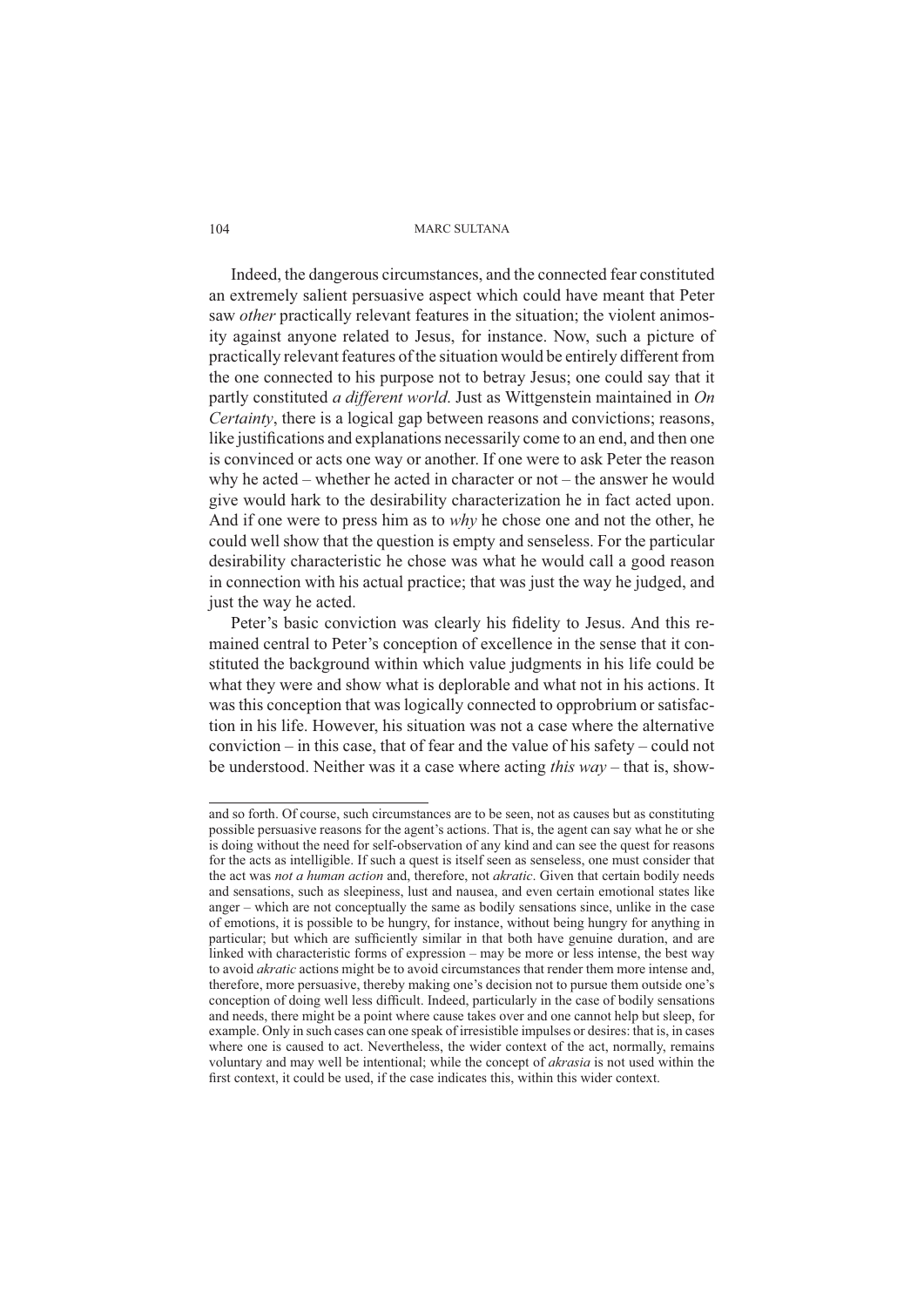ing fear and thereby betraying Jesus – would destroy the *whole* business of judging and acting well. Peter's character was not annihilated, even when he knowingly did what he knew to be wrong. Indeed, he never did contradict his intention not to betray Jesus. One would say that Peter's wanting *absolutely* to remain faithful to Jesus and his wanting, *at all costs*, to protect his own safety do not conflict but, rather, they pass one another by: they shape and belong to two different practical pictures of the world.

What we have here is a conflict of ultimate reasons or purposes for action that is not a merely empty or abstract one, but a real-life dilemma. The situation ends in (renewed) conviction, decision, or persuasion. However, it is not that Peter discussed with himself the pros and cons of one or the other. What underlay his life and his judgment at the time was a going on *without any further reason*. Of course, he could have refused to revise his practical judgment no matter how much the facts around him bucked. Again, however, he would not have done so for a further reason. What was *there*  was an ultimate response to the quest for reasons, an intentional cleaving to a purpose, by Peter. The result was something like: this is what I will hold, what I really, really want in the circumstances! And what Peter really, really wanted in acting akratically, the ultimate 'ground' he acted upon, was to look out for himself.

Once again, one must stress that this conviction does not *contradict* that of not betraying Jesus. At no point does Peter change his mind and want, as his ultimate 'ground', to betray Jesus! It is just that, when he did betray Jesus, that intention which was part of his conception of doing well ceased to be a reason for or against any action: his 'ground' for acting was *other*. Indeed, Peter's ultimate purpose, from that of wanting to remain faithful to Jesus, became that of saving his skin. It is a situation where Peter suddenly sees a new aspect of the situation; he sees that a new *kind* of description can be given of the situation which remains the same yet now looks different so that what is practically pertinent to him is *different*. It is as if he has brought a new aspect to what he sees, and he now sees the aspect along with the situation. It is itself hardly visible, and yet it spreads an ordering veil over the entire situation.<sup>9</sup> Sadly, Peter could also say what he was doing in looking out for his own safety by denying that he knew Jesus, and once he decided for his new purpose in the circumstances, and acted accordingly, he did betray Jesus *intentionally*.

<sup>9</sup> See Ludwig Wittgenstein, *Remarks on the Philosophy of Psychology, I*. Translated by G. E. M. Anscombe. Edited by G. E. M. Anscombe and G. H. von Wright. Oxford: Basil Blackwell, 1980, §961.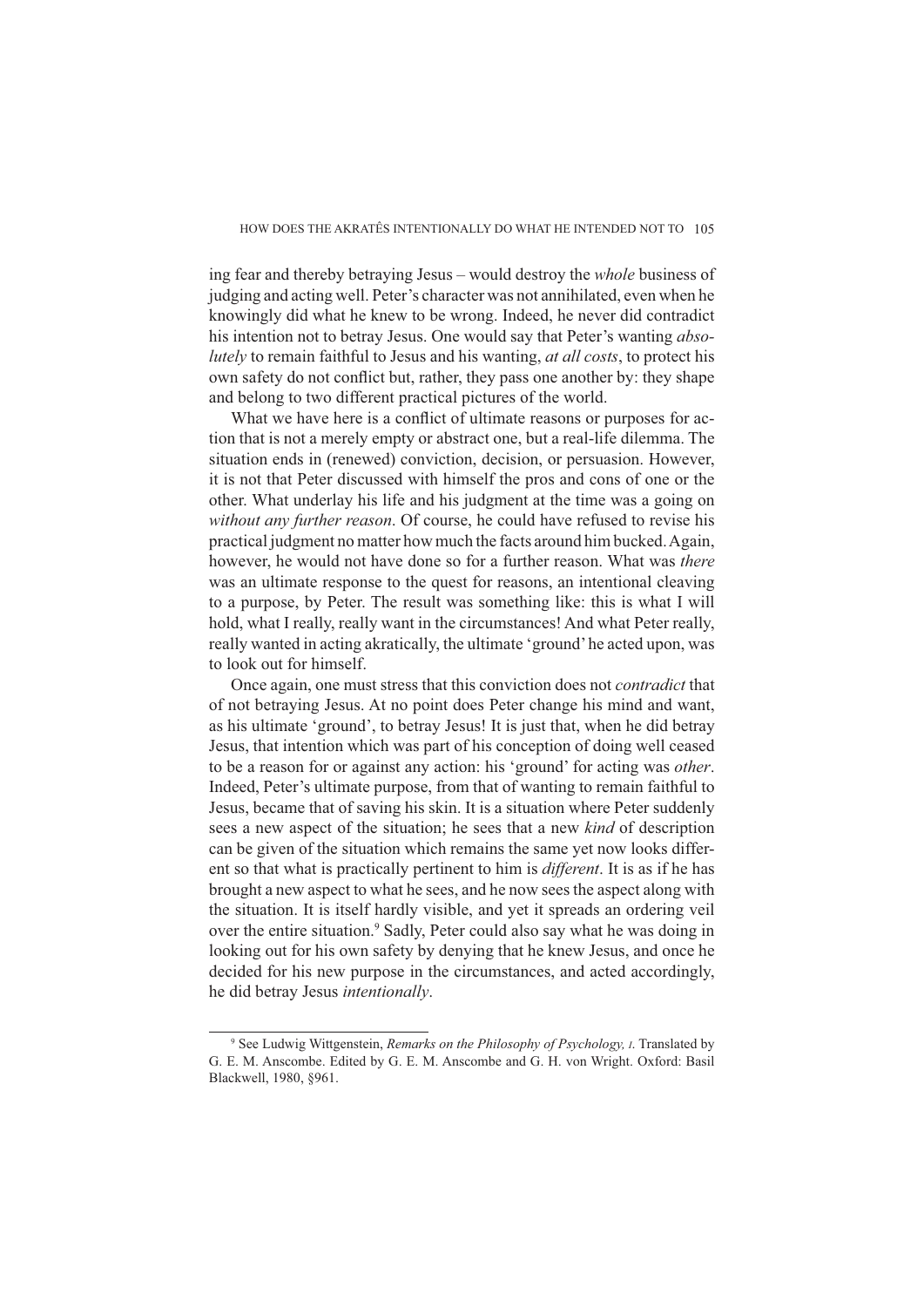For it was *his decision* to pursue the other ultimate purpose of saving his skin. What he did, in answering the servants, was, of course, intentional; what he was also doing was betraying Jesus but this had ceased to count as a 'rule' or a value judgment marked by certainty – its role became that of a description of an aspect which was no longer practically relevant but only factually recognized. His purpose to remain faithful was not contradicted but, rather, it ceased to be used, by Peter, as a 'rule'.

Of course, when Peter went for another conception or 'ground' or ultimate reason for doing well in the circumstances because he wanted to, he knew he was not acting as he should. The opprobrium, at his decision or his allowing himself to be persuaded by an ultimate purpose that lay outside of the possibilities his conception of a good life showed him, was *there*. Such opprobrium could have been manifested in a number of ways: the deliberate shamelessness needed to say 'So what!', or the attempt to excuse oneself: 'There is nothing else I can do'. The opprobrium overcome, the agent – Peter in this case – now has a different practical picture and what he sees as salient *now* is connected logically to his new 'ground' or purpose.

It is instructive to note at this point that, before betraying Jesus, Peter could well have made the assertion: 'I will never betray you … unless I do' without contradiction! After all, Jesus *did know* that what Peter was averring was not going to be fulfilled and it would be absurd to think that what Jesus was saying was going to happen was not *the very same thing* as what Peter was saying was not going to happen. To elucidate further how this is so, it is useful to note that Peter could grammatically *not* have added, immediately and spontaneously '… but I intend to do so', or '… but I want to betray you', after avowing that he wanted not to be disloyal. For one cannot at the same time and in the same respect be conforming to a 'rule' and to its contradictory.

Nevertheless, one must admit that had Jesus not spoken, and had the situation not been so dire, the very thought that Peter might not, after all, remain faithful to Jesus would have seemed almost absurd to him. Here one must note two things. The first is that, while sometimes it does happen that people act out of character or contrary to their firm intention, *mostly* it does not; and when it does happen, it happens *mostly* in adverse or strange circumstances. The second point is that such an action, contrary to one's character or firm intention, *would not be a mistake*. It would, rather, be something else: it would be seen as folly or absurdity. Peter, in expressing his intention, manifested a logical connection with acts that show fidelity; acts that constituted betrayal *must* have been viewed by him, not as mis-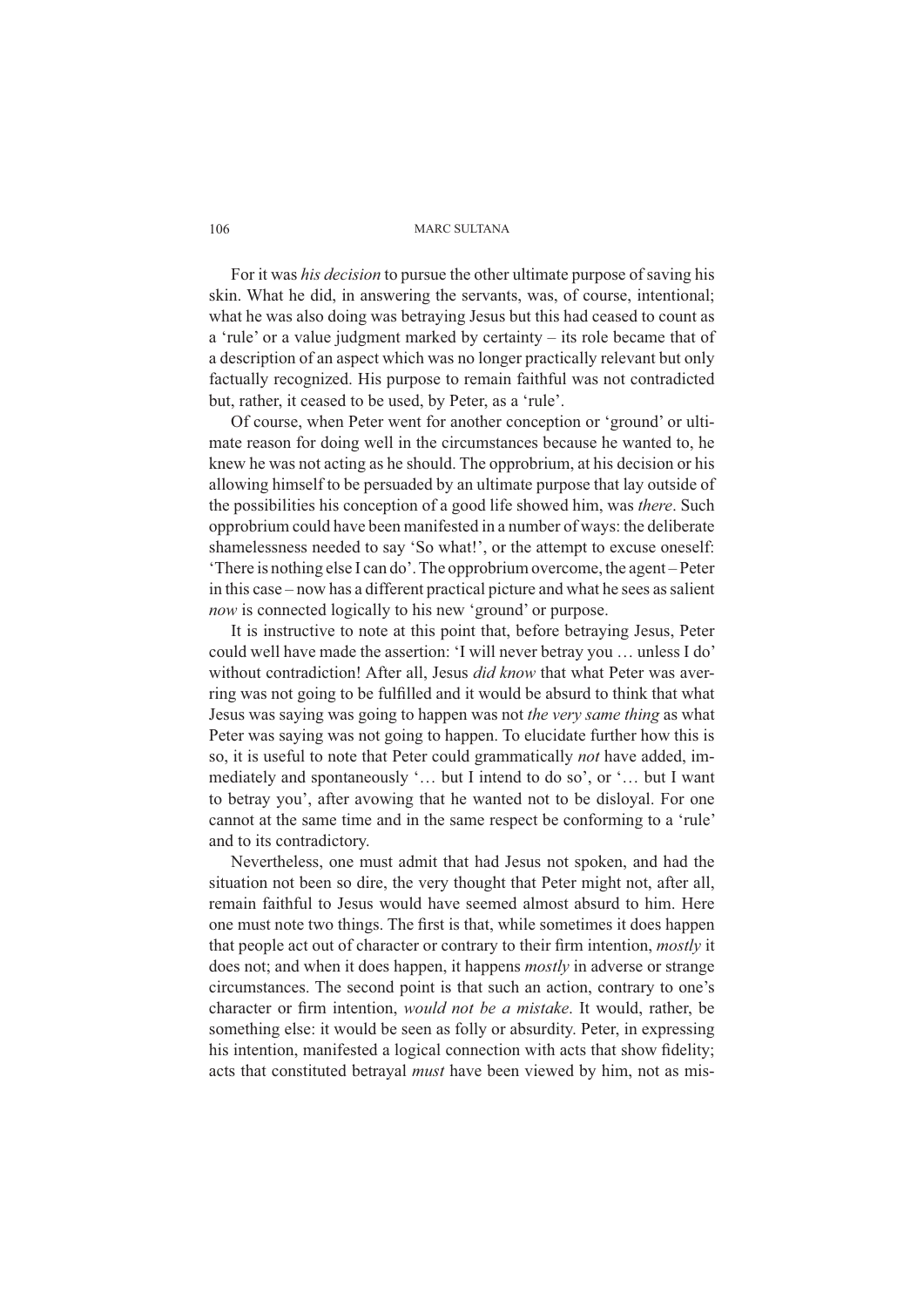taken but as excluded; not as false – and, therefore, possibly true – but as forbidden.10

Therefore, while it is always logically possible to utter a statement like 'I will never betray you … unless I do', in Peter's case, such an utterance is even more plausible given the context of Jesus' prophecy where, as a third person, he made it possible for Peter to think *that*. In more general terms, in the wider context that encompasses one's utterances – which, after all, includes other persons –, *one can look on oneself and one's utterances, as if one were a third person*; after all the 'I' who utters is also a third person in the world.

Now, when Peter was actually committing the *akratic* deed, he could say *for what reason* he was doing *that*. In addition, he could say that he was being *akratic*, *not within the background of his present 'purpose-ground'* but, rather, within the background of his remembered intention which showed his character. In this sense, Peter would then be taking up the same relation to his description of his own character as if it 'belonged' to a third party. One must here note that it is not as if he were a completely different person: he would recognize some continuity in his life, even if, at the time, he rejected as irrelevant what he could have *seen* went unquestioned before, since some yardsticks of judging and acting remained fixed in his life. Indeed, he has not, and cannot have jettisoned all such values, norms, and certainties for others. One must also note that, while he can see that his action is aberrant and foolish in the light of his previous conception, he is not remorseful at the time he commits what he sees to be *akratic* since that action is intelligible *in the context of the practical picture of the world he has intentionally cleaved to*. Later, in his remorseful state, Peter could understand *why* he was so shockingly disloyal; he could understand his action as intelligible both within the background of his erstwhile world-picture, and within that of a particular pattern of human behaviour, that is sadly *there*, but which he does not want to make his own in his life. Of course, he does not understand his action as justifiable at all although it is now *there* whereas before, the possibility of *that* happening was not an issue.<sup>11</sup>

<sup>10</sup> One must make the point that Peter's betrayal was *not* one of those cases where the circumstances were difficult to discern and where he could not easily make out what doing well really would amount to – so that he could have committed a mistake. Such an error is *a different kind of 'going wrong'* to *akrasia*. Indeed, the logical difference between this kind of situation and *akrasia* is readily observable: in the former case the agent would be readily open to correction at the time of acting.

<sup>&</sup>lt;sup>11</sup> It must be noted that Peter's remorse clearly shows that, despite the foolishness of his betrayal, he does not regard such aberrant actions as being committed by a different person. He could recognize himself in them. This is central and can easily be lost sight of. In effect,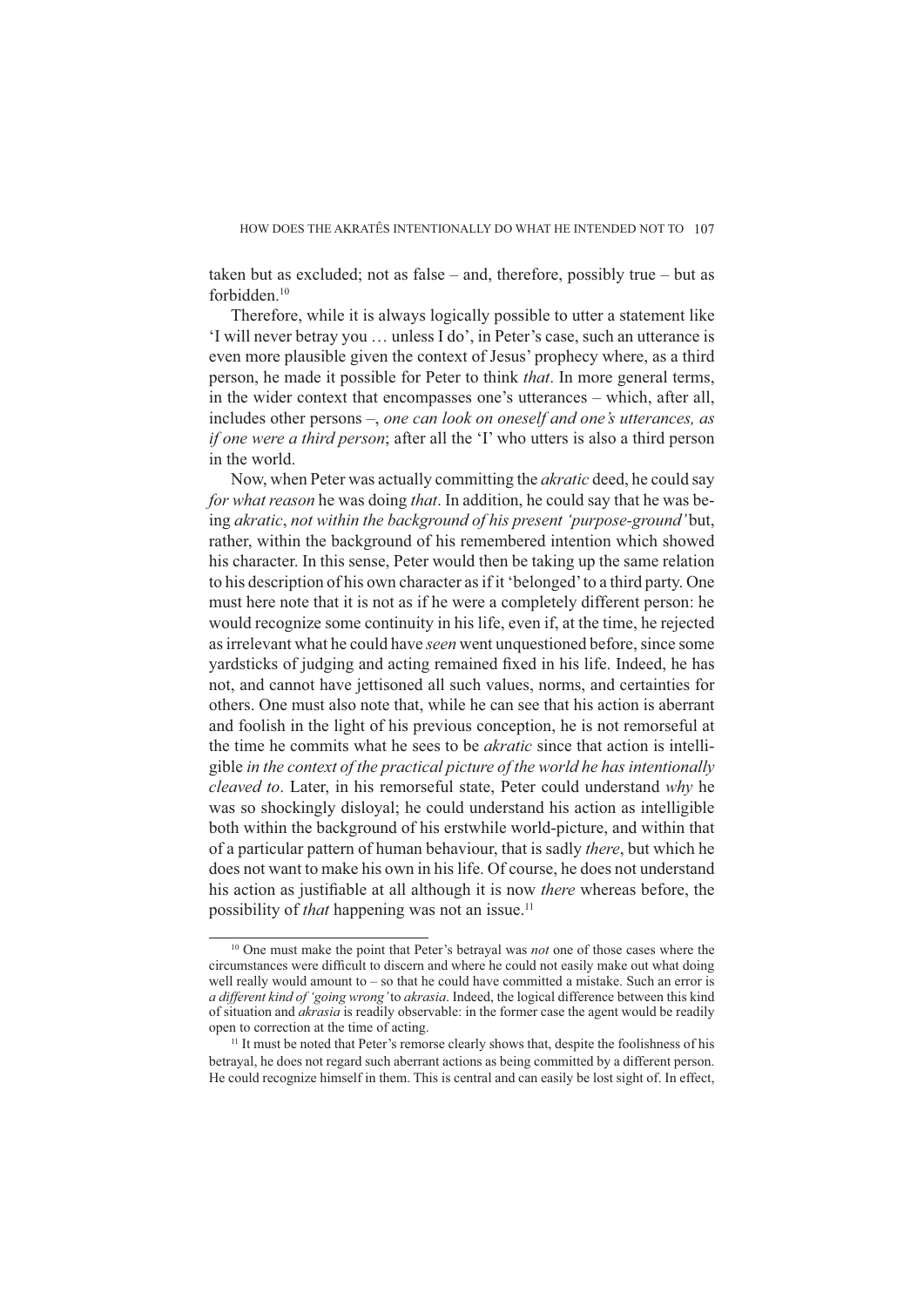When more normal circumstances prevailed again (which happened when Jesus looked at Peter), Peter looks in horror at what he has done. One must note, here, that, in the agent's reverting to his or her original character, there is an element of a fresh decision, aided by the release in the 'pressure' of the persuading situation. There is a decision to show remorse at one's actions. Of course the more truly the judgment one decided to overturn was part of the scaffolding of one's life, the more 'easy' is the decision to 'take up' again that which was not, in practice, doubted before. The terribleness of the deed committed is, however, another fact that is *there* as part of one's life and that may serve to convince the agent that, after all, in his previous practical world-picture he was not competent to judge. Indeed, some people are changed by an event in which they committed some deed which would have been unthinkable to them before. What is so tragic, in Peter's case, is that he passed from being someone for whom certain doubts were logically excluded because they *informed* his horizon of action, to being able to doubt and indeed deny his fidelity to Jesus. In acting incompatibly with what he could say is acting well, he did what, beforehand, he would have seen as being folly, and he did so *intentionally*. With horror, he can see that, *in that respect*, it was as if he were a different person.

Peter's shift from that which he did not question and about which it made no sense to be doubtful, to that which constituted an aberrant move in his life took place *within* the 'nest of propositions' that formed his character. None of these ways of acting has a fixed position on its own account but only has such a role together with others in the world-picture that constitutes the agent's character. Some of them can change role within the element of the whole world-picture of the agent. However, it is inconceivable that all such 'logical' propositions change together: this is a logical requisite of continuing to speak of *a* person at all. Similarly, it is also unimaginable that *certain ways of acting* are overturned abruptly in the life of a person; *that* would seem to knock from under the person's feet the 'ground' on which he or she can make any judgments at all. He or she would descend into chaos; all yardsticks of judging and acting would be swept away in his or her life. *That* would not be *akrasia*, but some kind of madness.